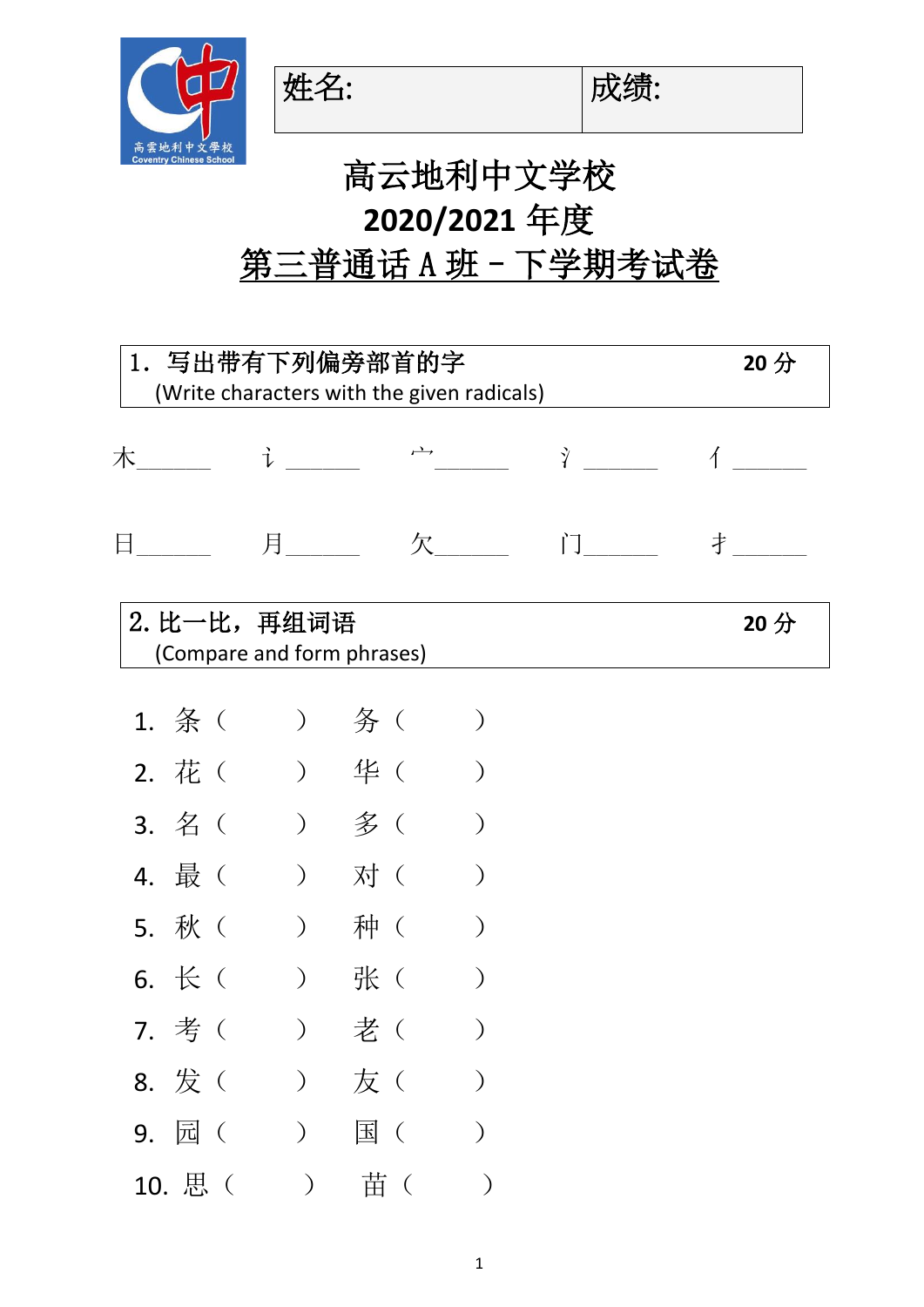(Choose the right characters to fill in the blanks)